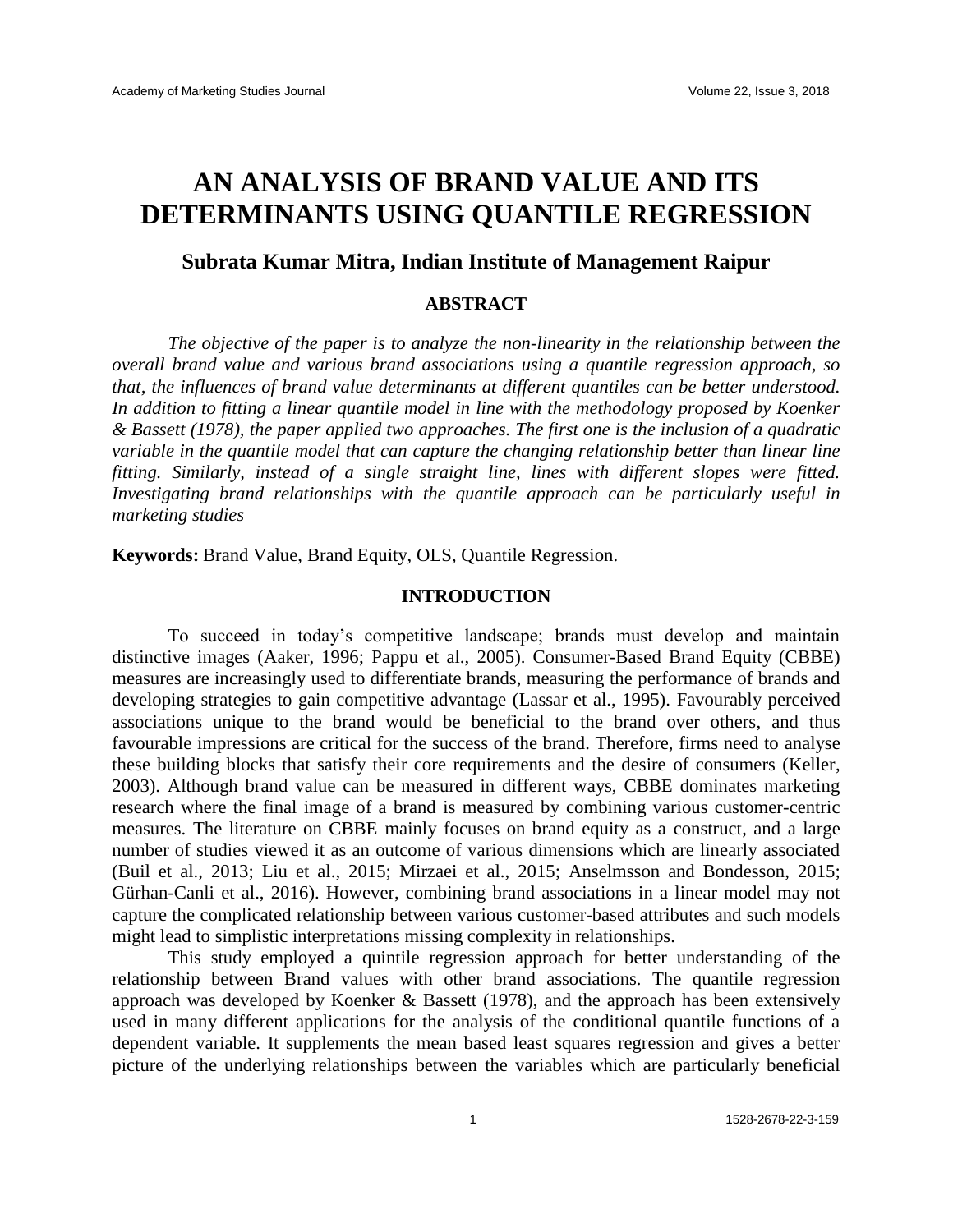when relationships in the different quantiles of response variables are of particular interest. It gives a comprehensive picture, showing how covariates influence different aspects of the conditional distributions of the output variable. The relationships that determine the brand value for high valued brands may be different from lower valued brands, and hence the application of quantile regression can open a new vista on analysing relationships at different levels of brand value.

The remainder of this paper is structured as follows: the second chapter discusses literature related to customer perception-based measure of brand value. The third chapter gives an introduction to the quantile regression approaches and how the method can be made useful in analysing the relationship between the brand image and its influencing factors. The fourth chapter contains discussion on the results and the last chapter presents conclusions.

#### **METHODOLOGY**

Lovett et al. (2014) prepared a database on brand characteristics that contain a large number of US brands and have other measures of brand characteristics obtained from different sources (available at http://dx.doi.org/10.1287/mksc.2014.0861). This study used the following consumer-based measures of involvement, familiarity, complexity, visibility, perceived risk, excitement and competence to a model relationship with the brand value using the above dataset.

In the study two approaches to delineate relationships are analysed; first, the conventional mean based Ordinary Least Squares (OLS) model is used, which also serve as a benchmark for evaluation purpose, and second, a quantile regression was used to obtain a finer break up of relationships at various quantiles.

Let's start with the following conventional OLS model

$$
y_i = x_i^T \beta + \varepsilon_i \cdot \varepsilon_i \sim (0, \sigma^2)
$$
 (1)

Where  $y_i$ the response variable and xi is an  $m \times 1$  vector of explanatory variable and  $\beta$  is a  $m \times I$  vector of coefficients associated with *xi* variables. The last term  $\varepsilon_i$  is the error component. Following Koenker and Basset (1978), the above equation can be transformed to a quantile regression model as follows:

$$
Q_{y_i}(\tau | x_i) = x_i^T \beta(\tau) \tag{2}
$$

The equation 2 is equivalent to equation (1) when  $Q_{\varepsilon_i}(\tau | x_i) = 0$ . The coefficient applicable to  $\tau$  quantiles  $\beta(\tau)$  can be estimated by minimizing the following loss function:

$$
min_{\beta(\tau)} \sum_{i=1}^{n} \rho_t (y_i - x_i^T \beta)
$$
\n(3)

Where  $\rho_{\tau}(z) = z \tau$  when  $z \ge 0$  and  $\rho_{\tau}(z) = z(\tau - 1)$  when  $z < 0$  (Koenker, 2005)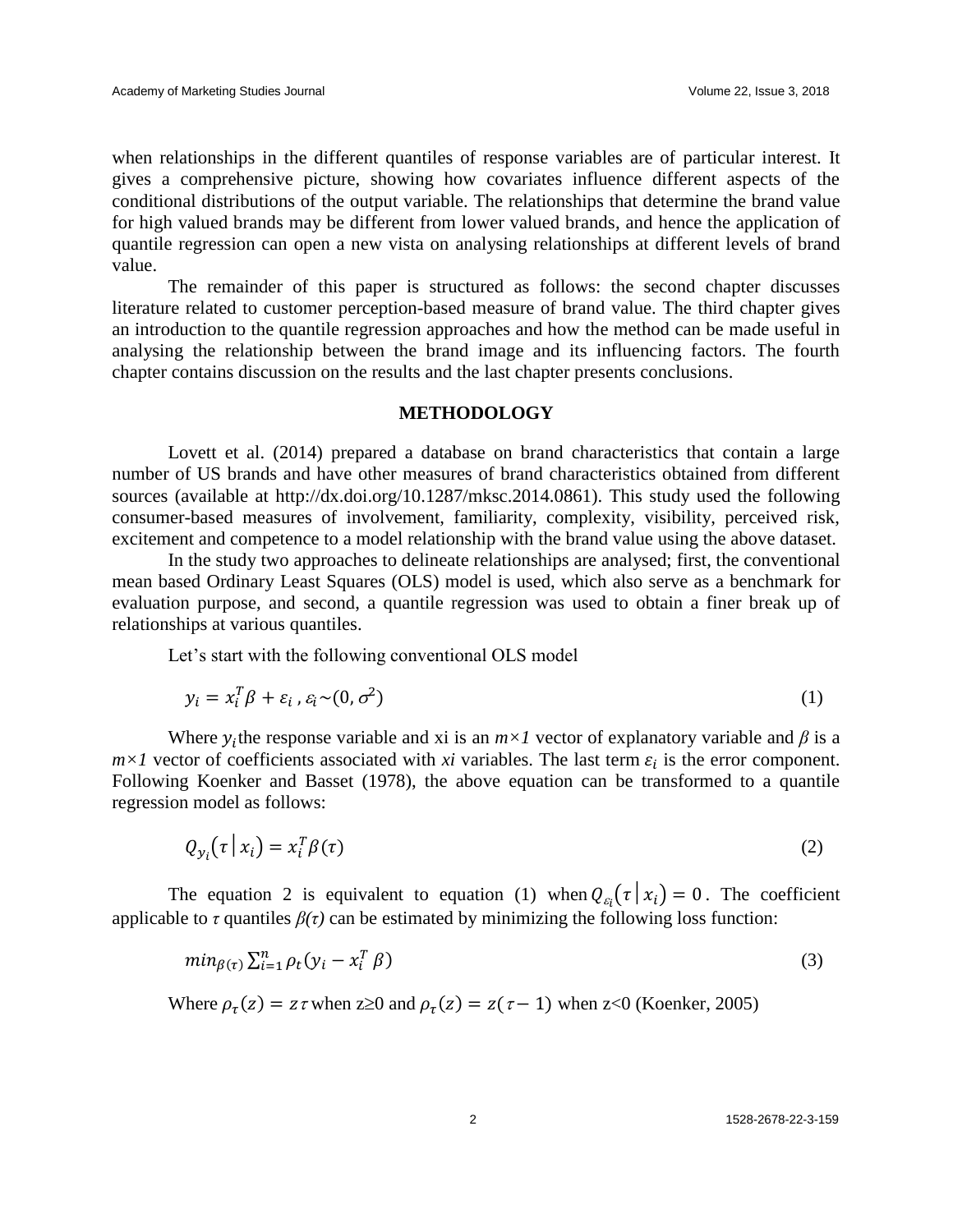## **RESULTS AND DISCUSSION**

First, the collective impact of the explanatory variables on the brand value in a multiple regression setting as per the following OLS is carried out, and results are given in Table 1.

| Table 1<br><b>RESULTS OF THE OLS MODEL</b> |             |                   |             |  |  |  |  |
|--------------------------------------------|-------------|-------------------|-------------|--|--|--|--|
|                                            | Coefficient | <b>Std. Error</b> | t-value     |  |  |  |  |
| Intercept                                  | 3.780       | 0.262             | 14.428***   |  |  |  |  |
| Involvement                                | $-0.238$    | 0.046             | $-5.225***$ |  |  |  |  |
| Familiarity                                | 0.383       | 0.032             | 11.838***   |  |  |  |  |
| Complexity                                 | $-0.215$    | 0.070             | $-3.058***$ |  |  |  |  |
| Visibility                                 | 0.082       | 0.049             | $1.695*$    |  |  |  |  |
| Perceived Risk                             | $-0.321$    | 0.081             | $-3.940***$ |  |  |  |  |
| Excitement                                 | $-0.294$    | 0.052             | $-5.711***$ |  |  |  |  |
| Competence                                 | 0.595       | 0.072             | $8.254***$  |  |  |  |  |

\*\*\*, \*\* and \* represent significance at 1%, 5% and 10% levels respectively.

Brand value= $\alpha + \beta$ <sup>*I*</sup> (Involvement)+ $\beta$ <sup>2</sup> (Familiarity)+ $\beta$ 3 (Complexity)+ $\beta$ 4 (Visibility)+ $\beta$ <sub>5</sub> (Perceived Risk)+*β<sup>6</sup>* (Excitement)+*β<sup>7</sup>* (Competence)+*ε* … … … (4)

From the results of the conventional OLS model (Table 1), it can be found that all explanatory variables are significant in the linear model. The effect of familiarity, visibility, and competence are positive, and therefore, the brand value would increase with the increase of the value of these perception measures, but the effect of a higher score of involvement, complexity, perceived risk and excitement would influence brand value in a negative way.

Anticipating the presence of non-linearity in the relationship, a quantile regression approach was used to find the nature of input variables on various quantiles of the response variable. The quantile regression models at five different quantiles, (*τ=*{0.05, 0.25, 0.50, 0.75 and 0.90}) were evaluated and results related to parameter estimates and their 95% confidence range are given in Table 2. A visual depiction of changing coefficients of the influencing variables and their confidence band for five different quantiles are presented in Figure 1.

The plot shows how the beta value of the coefficients (in y-axis) is changing at different quantiles (x-axis) as par the result of quantile regression. The shaded area represents 95% confidence interval.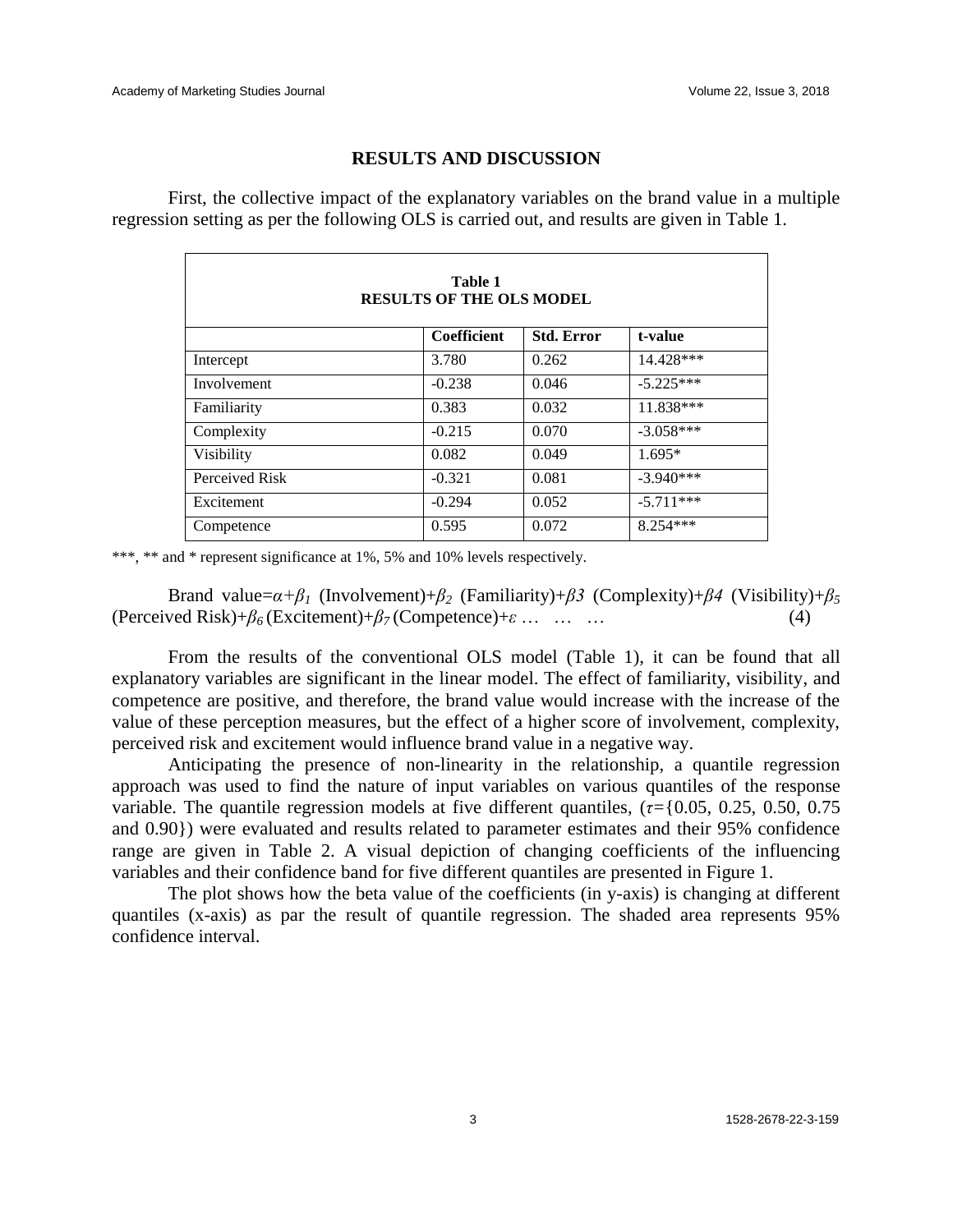

**Figure 1 QUANTILE REGRESSION PLOTS**

The parameter estimates given in Table 2 are the posterior means of the coefficients for various quantiles. Although the OLS estimate of involvement is -0.238, the value differs substantially at different quantiles and varies from -0.325 at 0.50 quantile to -0.095 at 0.05 quantile. Thus, the influence of involvement is profoundly negative at higher quantiles than at lower quantiles. This is an indication that a higher valued brand is more negatively affected when products need more involvement. Quantile regression coefficients attached to familiarity gives different interpretation compared to involvement. Familiarity is high and positive at higher quantiles of brand value, but the value decreases as quantile comes down. Thus, a higher score of familiarity is more desirable for higher brand value products.

Coefficients attached to complexity are negative. Complexity scores are highly negative at lower quantile ( $\tau$ =0.05) and the score becomes -0.061 at  $\tau$ =0.95. Thus, the products enjoying high brand value are less affected by the adverse influence of complexity. Visibility coefficients are generally positive except at 95% quantile, where it turns negative. As expected, the influence of perceived risk is negative across quantiles, and the coefficient estimate varies from -0.382 to - 0.205. The influence of competence is relatively high compared to other variables used in the study, and it is found to be positive. The effect at the quantile  $(\tau=0.50)$  is the highest at 0.629. The effect of excitement at the various quantiles are negative across quantiles, but the negative influence decreases at  $\tau$ =0.50 quantiles.

The perception measures of all explanatory variables used in the study range from the scale of 1 to 7, and therefore, their coefficient values are numerically comparable. Figure 2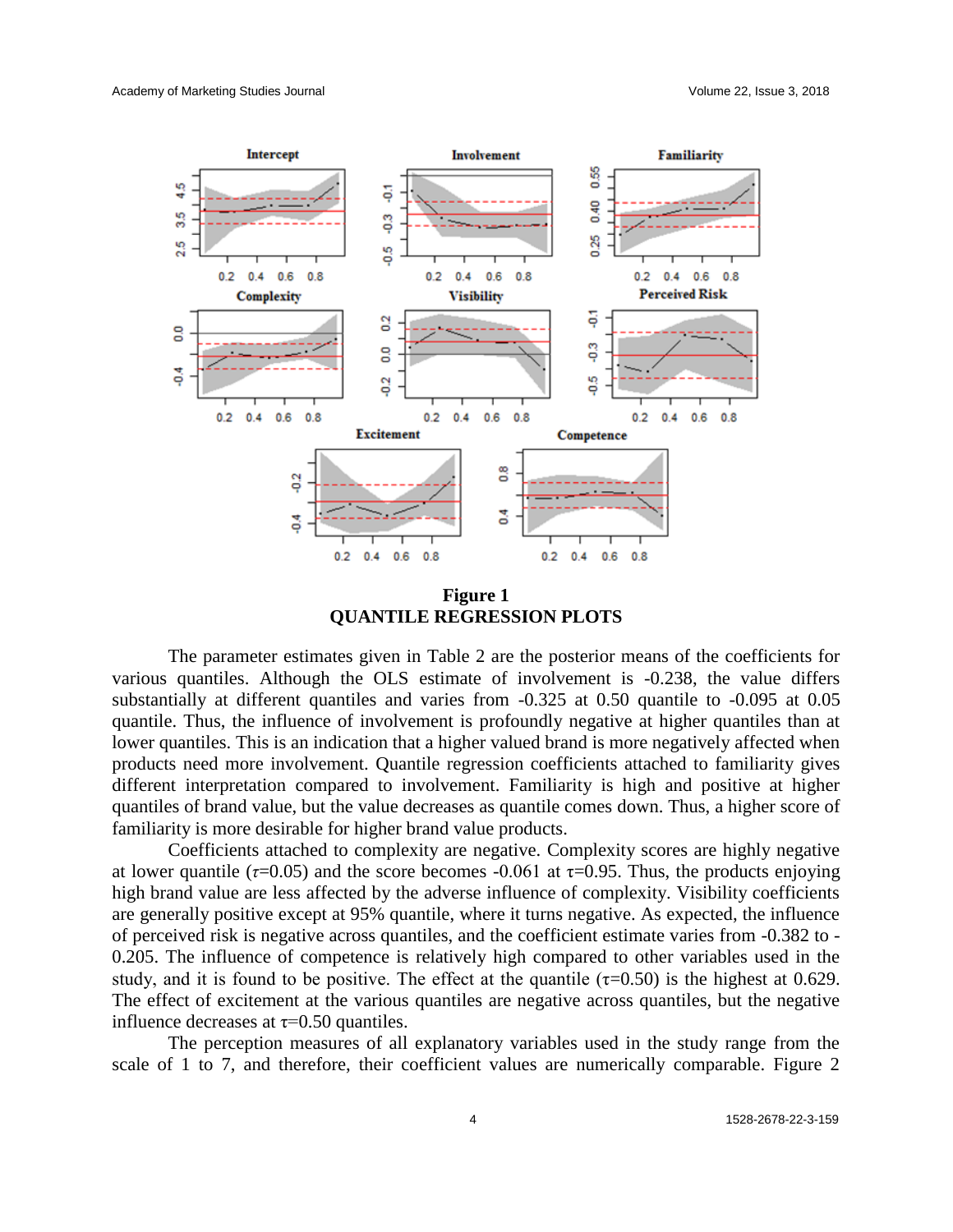depicts the changing value of the coefficients for various quantiles for all explanatory variables in one single plot. Excitement, perceived risk, complexity, and involvement are found to influence the brand value negatively as also found in the OLS. However, the quantile regression helped to analyze how their weight changes across quantiles. For example, the coefficient of excitement at 0.95 quantiles is -0.174 and this value reduce to -0.368 for 0.50 quantile. Thus the negative influence of excitement is high in lower quantiles compared to higher quantiles. As range and scales of the variables presented in the figure are similar, the length of the bars can also be taken as a rough measure of the importance of the variables across various quantiles.

| Table 2<br>RESULTS OF QUANTILE REGRESSION MODEL |            |                |                |                |                |                |  |  |
|-------------------------------------------------|------------|----------------|----------------|----------------|----------------|----------------|--|--|
|                                                 |            | $\tau = 0.050$ | $\tau = 0.250$ | $\tau = 0.500$ | $\tau = 0.750$ | $\tau = 0.950$ |  |  |
| Intercept                                       | Value      | 3.802          | 3.746          | 3.947          | 3.973          | 4.733          |  |  |
|                                                 | Std. Error | 0.467          | 0.342          | 0.291          | 0.290          | 0.267          |  |  |
|                                                 | t-value    | 8.148***       | 10.953***      | 13.579***      | 13.682***      | 17.737***      |  |  |
| Involvement                                     | Value      | $-0.095$       | $-0.268$       | $-0.325$       | $-0.315$       | $-0.306$       |  |  |
|                                                 | Std. Error | 0.065          | 0.051          | 0.054          | 0.049          | 0.058          |  |  |
|                                                 | t-value    | $-1.461$       | $-5.245***$    | $-6.003***$    | $-6.394***$    | $-5.249***$    |  |  |
| <b>Familiarity</b>                              | Value      | 0.294          | 0.372          | 0.410          | 0.409          | 0.512          |  |  |
|                                                 | Std. Error | 0.051          | 0.038          | 0.038          | 0.035          | 0.042          |  |  |
|                                                 | t-value    | 5.749***       | 9.681***       | 10.916***      | 11.577***      | 12.288***      |  |  |
| Complexity                                      | Value      | $-0.340$       | $-0.183$       | $-0.233$       | $-0.178$       | $-0.061$       |  |  |
|                                                 | Std. Error | 0.094          | 0.089          | 0.086          | 0.072          | 0.126          |  |  |
|                                                 | t-value    | $-3.604***$    | $-2.063**$     | $-2.700***$    | $-2.483**$     | $-0.487$       |  |  |
| <b>Visibility</b>                               | Value      | 0.044          | 0.165          | 0.087          | 0.076          | $-0.094$       |  |  |
|                                                 | Std. Error | 0.076          | 0.058          | 0.054          | 0.053          | 0.050          |  |  |
|                                                 | t-value    | 0.579          | $2.862***$     | 1.601          | 1.443          | $-1.893*$      |  |  |
| <b>Perceived Risk</b>                           | Value      | $-0.382$       | $-0.421$       | $-0.205$       | $-0.230$       | $-0.356$       |  |  |
|                                                 | Std. Error | 0.135          | 0.106          | 0.093          | 0.094          | 0.106          |  |  |
|                                                 | t-value    | $-2.822***$    | $-3.977***$    | $-2.196**$     | $-2.451**$     | $-3.351***$    |  |  |
| <b>Excitement</b>                               | Value      | $-0.356$       | $-0.310$       | $-0.368$       | $-0.305$       | $-0.174$       |  |  |
|                                                 | Std. Error | 0.083          | 0.061          | 0.057          | 0.059          | 0.048          |  |  |
|                                                 | t-value    | $-4.273***$    | $-5.038***$    | $-6.452***$    | $-5.213***$    | $-3.605***$    |  |  |
| Competence                                      | Value      | 0.569          | 0.569          | 0.629          | 0.611          | 0.399          |  |  |
|                                                 | Std. Error | 0.124          | 0.090          | 0.081          | 0.084          | 0.061          |  |  |
|                                                 | t-value    | $4.601***$     | $6.294***$     | 7.719***       | 7.311***       | $6.574***$     |  |  |

\*\*\*, \*\* and \* represent significance at 1%, 5% and 10% levels respectively.

The scatterplots show how various perception based variable influence brand value when they are individually regressed. In the Figure, the y-axis represents brand value, and the x-axis is the measure of the influencing variable. The thick straight line is the straight-line fitting using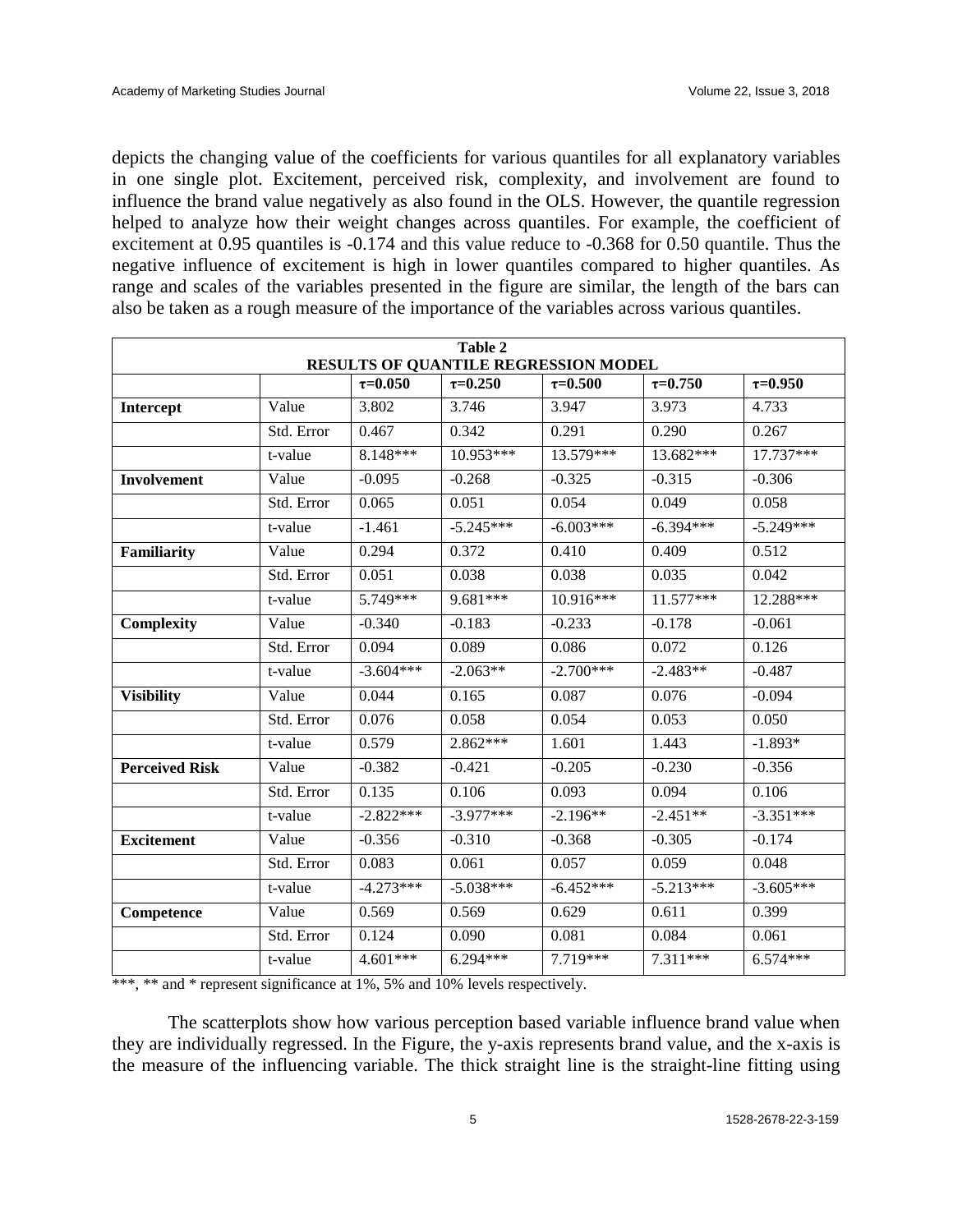OLS. Second-degree polynomial lines for quantiles (0.05, 0.25. 0.50, 0.75 and 0.95) of brand value are superimposed in the plots to reflect the changing nature of the influence of the variables at different quantiles. Changing influence of the influencing variables at different quantiles (t= $\{0.05, 0.25, 0.50, 0.75, \text{ and } 0.95\}$ ) are shown in a single bar plot.



**Figure 2 BAR CHART SHOWING COEFFICIENT VALUES**

In the next step, the influences of individual explanatory variables on the brand value were separately examined using scatter plots as given in Figure 3. A straight line using OLS (the bold line in the figure) shows the overall linear trend. The straight line was drawn using a simple OLS regression. For example, the linear association between brand value and involvement was drawn using the equation given below.

Brand value= $\alpha + \beta$  (Involvement) +  $\varepsilon$  (5)

As can be seen from the Figure 3, the OLS straight lines for familiarity, visibility, and competence are upward sloping meaning that brand value has a positive association with these variables and the brand value increases with the increase of these perceptive measures. On the contrary, trend lines for other perceptive factors are downward sloping depicting negative relationships with the brand value. To understand the influences of these perception-based variables at various quantiles of the response variable, polynomial (second degree) trend lines applicable for different quantiles ( $\tau$ ={0.05, 0.25, 0.50, 0.75 and 0.95}) are superimposed on the scatter plot. The lines for different quantiles were drawn using the quantile version of the quadratic equation of respective variables. For example, a quantile regression version of per equation 5 was used for relating brand value with involvement scores. The OLS lines for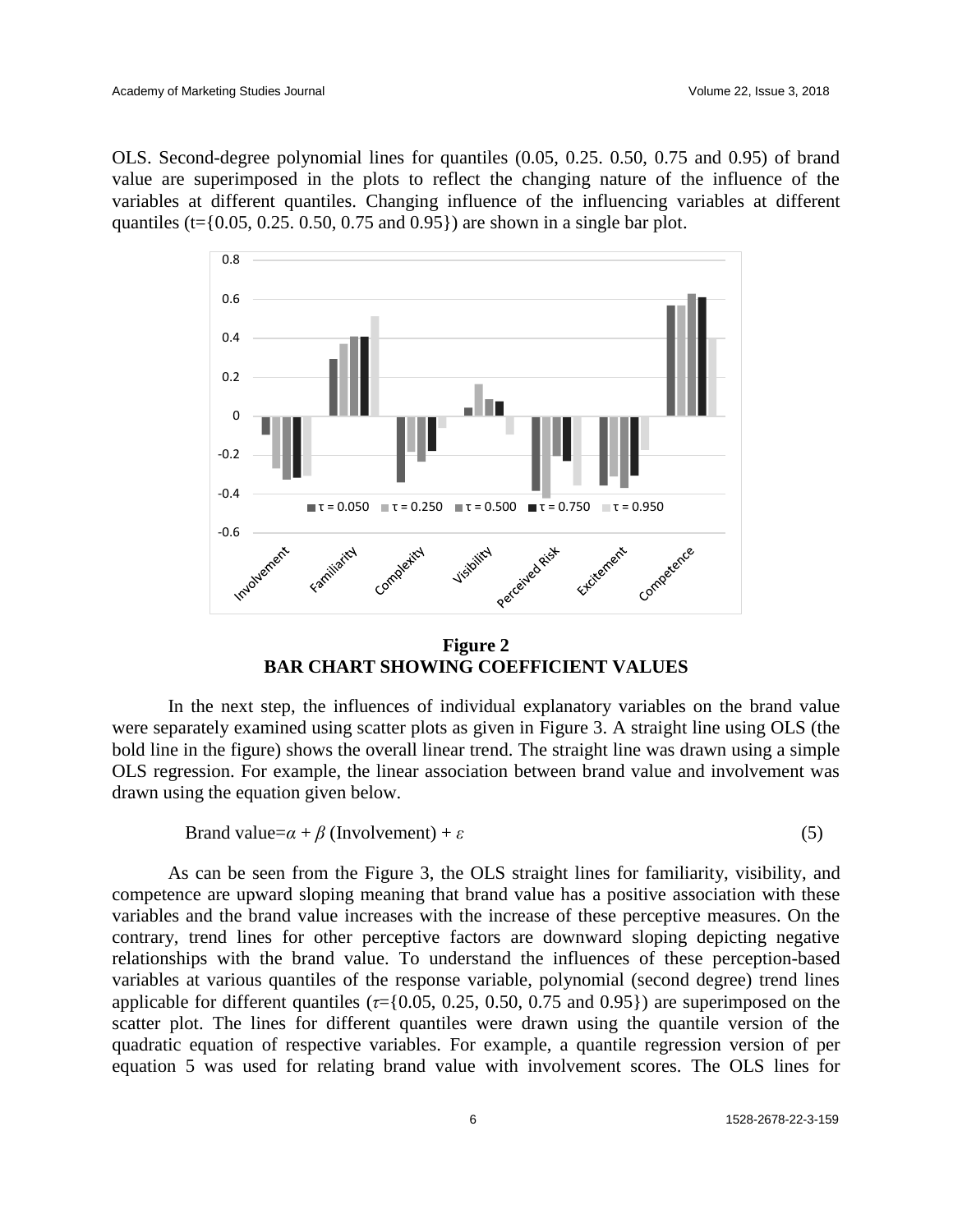different quantiles in Figure 3 do not appear to fit the data quite well. Therefore, second-degree polynomial lines were fitted based on quantile regression approach using equation 6 for involvement.

$$
Brand value = \alpha + \beta_1 (Involvement) + \beta_2 (Involvement)^2 + \varepsilon ... \qquad \qquad \dots \qquad (6)
$$

In the Figure 3, y-axis represents brand value, and x-axis is the measure of the influencing variable. Fitted lines for quantiles ( $\tau$ ={0.05, 0.25, 0.50, 0.75 and 0.95}) are superimposed in the plots.



**Figure 3 SCATTER PLOT WITH QUANTILE REGRESSION LINES (STRAIGHT-LINE)**

The first plot in Figure 4 shows the relationship between brand value and involvement. The use of second-degree polynomial in curve fitting has helped in getting better fitment of trend lines. Although the OLS trend line (thick line) is downward sloping, the polynomial curve fitting for quantile regression estimates reveal that the initial portion of the curve is almost straight for most of the quantiles, but the curve slopes downward when involvement score exceed 3.60.

The plots related to visibility, excitement, and competence are quite interesting as the curves for 0.95 quantiles are of inverted *U* shape, but the curves for 0.05 quantile are just opposite, showing normal *U* shape. Thus, the behavior of these perceptions on brand value is different at different quantiles. In the case of 0.05 quantile, the brand value increases with an increase of the excitement score beyond 3.20, but the effect is opposite for 0.95 quantiles. The quantile lines for different quantiles for familiarity are *U* shaped, but the nature of U shape varies in different quantiles. For the lowest quantile  $(\tau=0.05)$  the curve is downward sloping till the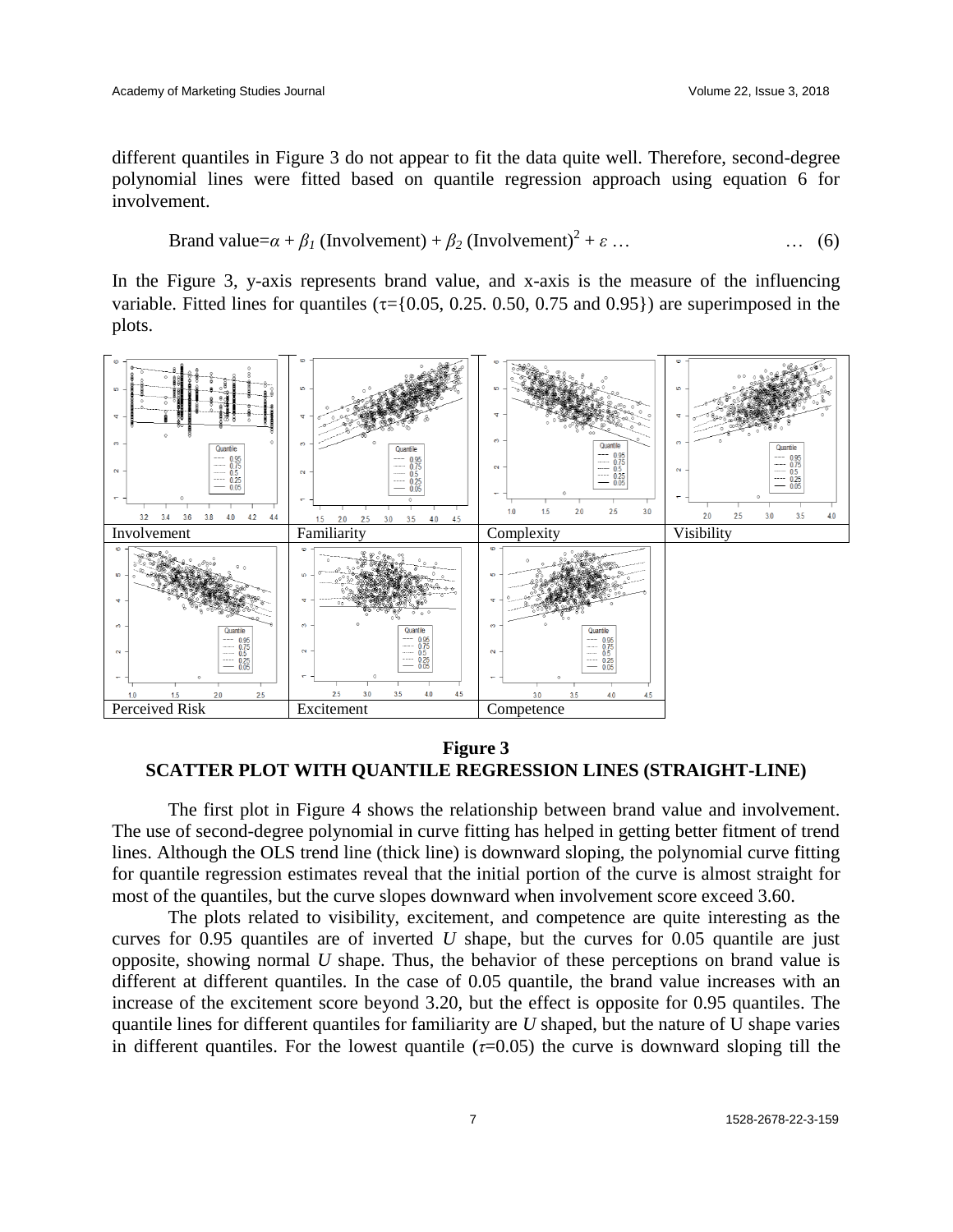familiarity score of 3.0, and after that, it takes an upward turn. The trend lines in the scatter plot gave the relationship when the brand value is regressed using explanatory variables separately. This analysis on the effect of brand value across various quantiles clearly illustrates that quantile regression offers a better insight compared to the mean based OLS regression. In the Figure 4, yaxis represents brand value and straight lines of Figure 3 are replaced with quadratic fitted lines



**Figure 4 SCATTER PLOT WITH QUANTILE REGRESSION FITTED LINES (QUADRATIC)**

### **CONCLUSION**

Along with OLS, this study also used quantile regression approach to discover the relationship between the overall brand value and its influencing variables of a number of US brands. The results of OLS indicate that all perception-based variables used in the model are significant determinants for the overall brand value. The use of quantile regression has helped to identify the influence of independent variables at different quanties of the response variable. The method can be particularly useful in marketing studies as a promotional strategy to be adopted for different levels of brand value would be different. A premier brand enjoying a high brand value needs to take a different strategy compared to other brands and therefore, the brand managers need to know accurately how various consumer-centric performance measures are influencing their brand value at different quantiles. The quantile regression approach used in the study has a broad appeal and can be applied not only to other brand datasets but also in a wide class of applications in other areas of marketing where relationship for different levels of response variable are needed to be addressed differently.